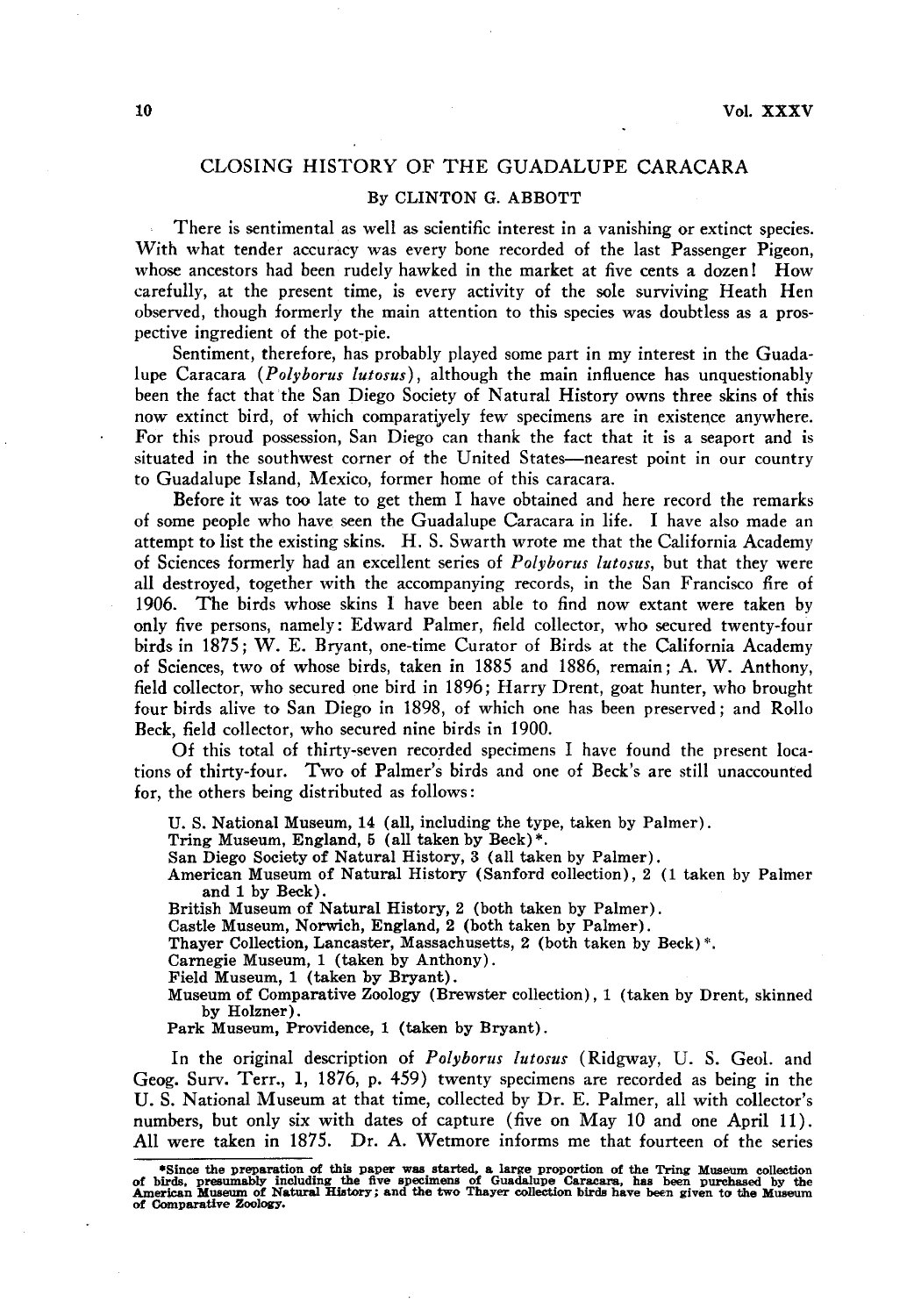**still remain in the National Museum. Of the other six, the records show that two were sent to J. H. Gurney in England in 1882, one was sent to the Mombusho Museum in Tokyo in 1877, one was sent to Graf von Berlepsch in 1882, and one was sent to 0. Salvin in 1876. "One more was apparently sent in exchange," states Dr. Wetmore, "but we have no record or entry marked off in the catalog."** 

**The Gurney birds are those now in the Castle Museum, Norwich, and the Salvin bird is one of the two now possessed by the British Museum. Although Count . von Berlepsch's collection went to the Senckenberg Museum, Frankfort-on-Main (see Auk, XLVII, 1931, pp. 381-382), no specimen of Polyborus lutosus can now be found there. The present curator wrote me: "Because of the fact that Berlepsch was not particularly interested in birds of prey I would not be surprised if at some time he had exchanged the specimen you are seeking for something else."** 

**The skin that went from Washington to the Mombusho Museum is apparently lost forever, destroyed-like the caracara specimens at the California Academy of Sciences-as the result of an earthquake. The Director of the Tokyo Science Museum writes: "The specimen you require might have been sent in 1877 from the Smithsonian Institution to the Mombusho Museum. However, I could not find any record or specimen after the terrible earthquake we experienced in Tokyo, 1923, when we lost numerous valuable spcimens and their records altogether. Now the Tokyo Science Museum, formerly known as the Mombusho Museum of Tokyo, is opened in a new building in Uyeno Park."** 

**I have learned by correspondence that there are no specimens in the following collections : Museum of Vertebrate Zoology, Berkeley; Philadelphia Academy of Natural Sciences ; J. H. Fleming collection, Toronto, Canada ; Free Public Museum, Liverpool ; Paris Museum of Natural History; Zoological Museum of the University of Berlin ; and Natural History Museum of Vienna.** 

**Turning our attention to the three birds in San Diego, which are without original data, I find an entry in the minutes of a meeting of the San Diego Society**  of Natural History held August 20, 1875 (less than a year after the foundation of **the Society) as follows: "Donations were received of vultures and an owl from Guadalupe Island by W. W. Stewart." We can no longer find the owl (presumably a Burrowing Owl), but the vultures were beyond doubt the three caracaras. We have the evidence hereinafter presented that they were collected by Dr Palmer, and the W. W. Stewart may have been in some way connected with "Mr. Harry Stewart of San Diego," who is recorded as Dr. Palmer's assistant (Bull. Calif. Acad. Sci., 2, 1887, p. 281). Since Dr. Palmer's Guadalupe bird collection, the bulk of which went to the Smithsonian Institution, was made in the spring of 1875, but little time elapsed before the three caracaras came into the possession of the San Diego Society of Natural History, in August of the same year. At my request, Daniel Cleveland, a charter member of the San Diego Society of Natural History, placed in writing, before he died in 1929, what he knew of the three caracaras. Under date of May 17, 1928, he wrote:** 

**"Your favor of the 15th inst., relating to the skins of the Guadalupe Island eagle now in our Museum, was received yesterday. I have a very distinct recollection of the circumstances relating to our acquisition of these skins. I knew Dr. Edward Palmer, from whom these skins were received, very well. He was, and for many years had been, a professional collector of natural history material, mostly for the Smithsonian and U. S. Gov't institutions. He made several visits to San Diego. He was much more closely associated with me than with any other person at San Diego, and I accompanied him on a few of his collecting trips in the neighborhood of this city.**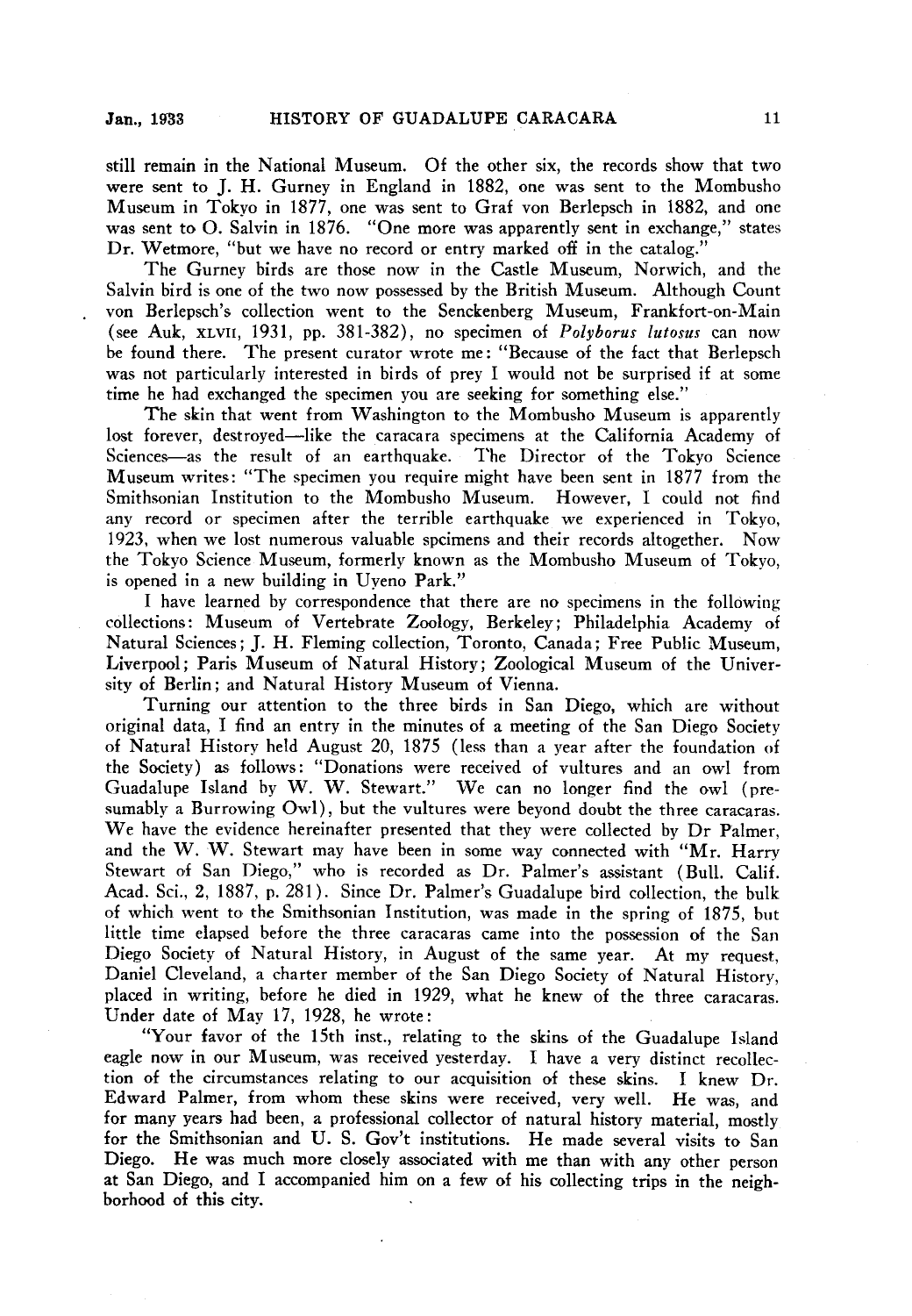## **12 THE CONDOR Vol. xxxv**

**"About 1875 Dr. Palmer spent several weeks at Guadalupe Island, and returned to San Diego with much scientific material, including, as I recollect, about a dozen skins of the Guadalupe eagle, which he knew to be a rare bird in process of extinction. Largely influenced by his friendship for me, and at my suggestion, as I believe, he donated the skins of this bird now in our possession.** 

**"About 1897, a fisherman captured six of the living eagles on the island, and brought them to San Diego, where he kept them in a large cage, and where, as I remember, all of them died within about a month. The man professed to want to sell these birds, but demanded \$150 each for them, and refused all offers for less. . I was very anxious to purchase a pair of them, but could not afford to pay the price demanded. So the man's greed resulted in our failure to rear some of these birds in captivity and in his own loss from his failure to sell the birds."** 

**Frank Stephens, now in his eighty-fourth year and still an active member of the San Diego Natural History Museum staff, recorded for me his memory of this last-named incident, which differs as to the number of caged caracaras, as follows:** 

**"A man whose name I forget, caught one alive and had it in a cage here in San Diego for a time. He tried to sell it but could not find a buyer at the price he-asked, and rather than take a small price killed the bird, cut off its wings and threw the body in the bay. Some boys found it and took it to Frank Holzner who retrieved the wings and made a study skin of the specimen." The present whereabouts of this skin, definitely recalled by Stephens as having the wings "sewn on," is unknown. The only Holzner-made skin on record is that in the Brewster collection at the Museum of Comparative Zoology. Its label reads: "Collection Frank X. Holzner, female immature, San Diego, California, March 18, 1898, brought alive to lab., skinned for mounting, ovaries enlarged, 2 eggs nearly developed." Dr. Barbour, in conveying this information, states that "the wings were never cut off. There is no sign of anything of the sort."** 

**Recently, A. M. Ingersoll, another member of the San Diego Societv of Natural History, has given me a valuable newspaper clipping written at the time the live caracaras were brought from Guadalupe Island. Unfortunately the source and date of the clipping are unknown, and our searches through files of San Diego papers in an attempt to secure this information have been unsuccessful. It reads: "Harry Drent, a goat hunter, who returned from Guadaloupe islands in the schooner Frantine, with a load of goat skins, also brought up with him four very rare birds. They are called the Guadaloupe carcar, and the species is almost extinct, as only three more are now on the island.** 

**" 'The way I captured the birds,' said Drent today, 'was by a trick I learned while in South Africa. The first bird I winged with a shotgun. I then made him a prisoner, and staked him near a large boulder. I then took a string, fastened it to a stick, and made a loop similar to a cowboy's lariat. I then hid myself behind the rock, knowing the other birds would come to the captive. I threw the rope and captured a second bird. I then made him a prisoner with the other. By this method I secured four out of the seven birds on the lisland. . . . The birds that I captured are the first of the kind that have been taken alive. I have been offered \$100 for the four, but I will not sell them. I have written the Smithsonian Institute, and**  am confident I shall secure a high figure. The birds are easily domesticated, but **will not allow strangers to go near them. I have them all named, and each one will come to me when called. I feed them raw meat. They have heads similar to those of eagles, the feathers are of a brownish hue and they are about the size of a small eagle.' "** 

**In conversation with me, Ingersoll supplemented the clipping with his personal**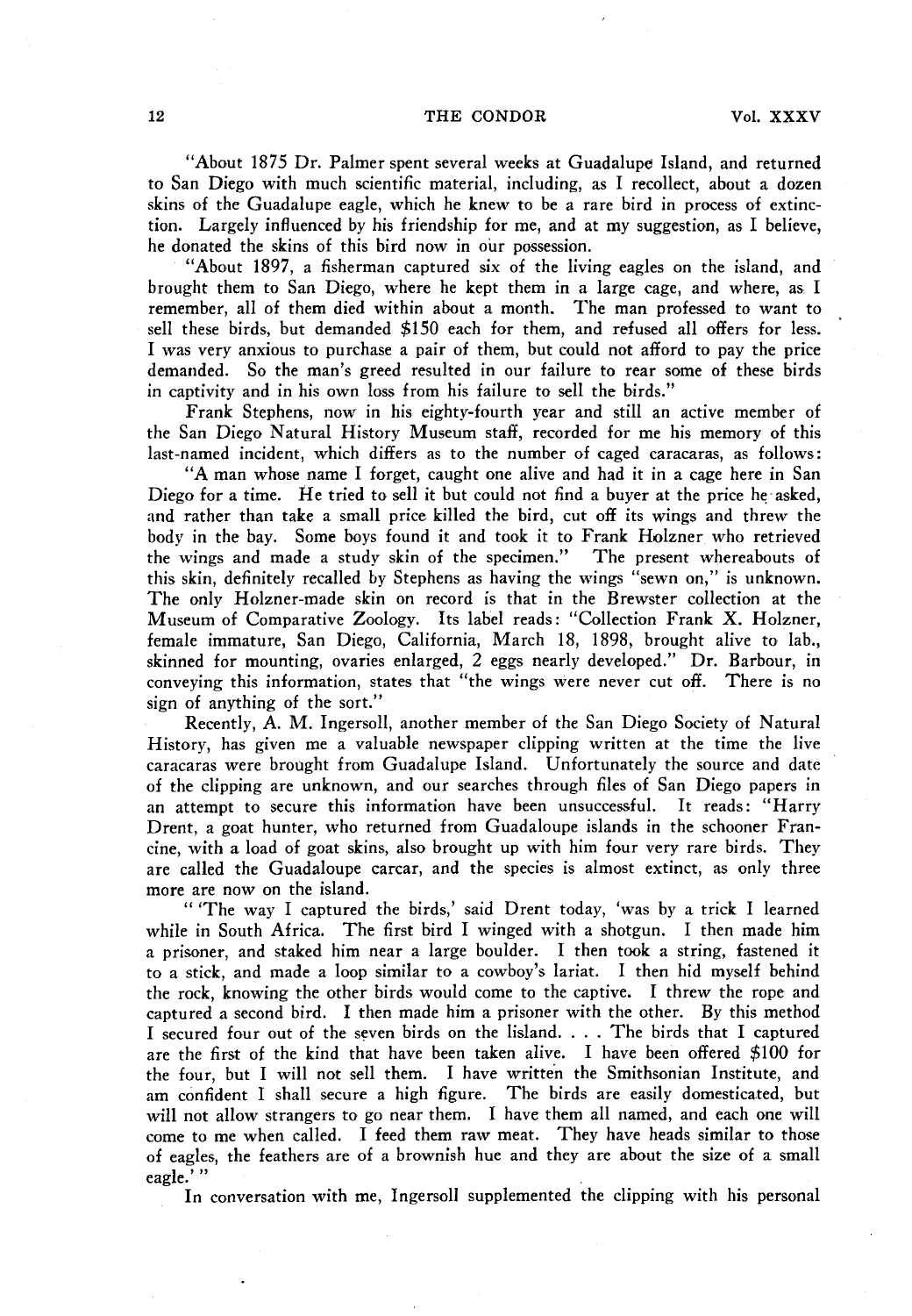**recollection of these caracaras. He said that although he understood four birds were brought from the island, there were, when he saw them, only two, of which one was much larger than the other. They had been taken by Drent to a saloon on Fifth Street near G, and at first were in their cage in the back room, but then chickenwire was put across the show window and the two birds were placed there. They attracted lots of attention and had a peculiar characteristic of lowering the head, something like a Barn Owl, and swinging it from side to side. Thereafter they were taken away from the saloon, on account of their dirty habits, and later on one of the birds escaped and was caught and killed in a chicken coop near the waterfront. The bird was taken to Frank Holzner, who mounted it and had it on exhibition in his taxidermy shop, then on Fifth Street near B. This shop later burned, and the specimen was consumed. Frank Holzner told Ingersoll that of all his possessions he was sorriest to lose the caracara. I have attempted to learn from the San Diego Fire Department the exact date of this fire but find that the records do not go back that far.** 

**If Ingersoll's recollection of the destruction of this specimen and Stephens' recollection of the bird with sewn-on wings are correct, it must have been still a third of Harry Drent's live birds that eventually found its way to Cambridge, Massachusetts-unless there is a possibility that more than one lot of living caracaras was brought from the island.** 

**The history of the two caracaras of Bryant's taking I have learned by correspondence. Through Rudyerd Boulton I am informed that the Field Museum specimen carries three labels: (1) Collection of W. E. Bryant, 1691, female, Guadalupe**  Island, Jan. 15, 1885; (2) Cory Collection, 6405, same data; (3) Field Museum **of Natural History, 75381, same data. This specimen is listed in Bryant's paper on Guadalupe Island (Bull. Calif. Acad. Sci., 2, 1887, p. 283), but is there recorded as a male. Mr. Boulton states, however, that in an author's reprint of the article the sex of specimen 1691 and also some others has been changed in red ink from male to**  female, the correction having probably been made by Bryant himself. Director W. L. **Bryant writes that the Park Museum bird (mounted) was collected by W. E. Bryant on March 16, 1886. It came to Providence with the Manly Hardy collection, and Outram Bangs stated in correspondence that he recollected that Hardy bought it from Charles K. Worthen.** 

**Frank Stephens has kindly written down for me what he knows of the three specimens owned by the San Diego Society of Natural History and their acquisition. His notes are as follows: "About 1888 A. W. Anthony went with me to the Chamber of Commerce and showed me a case of specimens belonging to the San Diego Society of Natural History. Among other specimens were three Guadalupe Caracaras. After the Carnegie library was built, this case, including the caracaras, was moved to the Carnegie library, where it remained several years. After I became secretary of the Natural History Society I took the caracaras home and put them in a case where I could fumigate them. When I gave my collection to the Society in 1910 I moved the lot, including the Society's caracaras, to the Society's Museum in the Hotel Cecil. None of the caracaras had anv data. Dr. Palmer lived a year or two in San Diego and we made a collecting trip together in May, 1889. In conversation with Dr. Palmer he told me that he had given the Society the three cara**caras. I believe he visited Guadalupe Island but once-in April and May, 1875. **Dr. Palmer had been a 'contract' surgeon in the army, but was in private life when I knew him. He sent more or less of his collections, birds and plants, to the National Museum, among them the Guadalupe Caracara from which Robert Ridgway described the new species Iutosus." I might add that, as a result of the exposure to light result-**